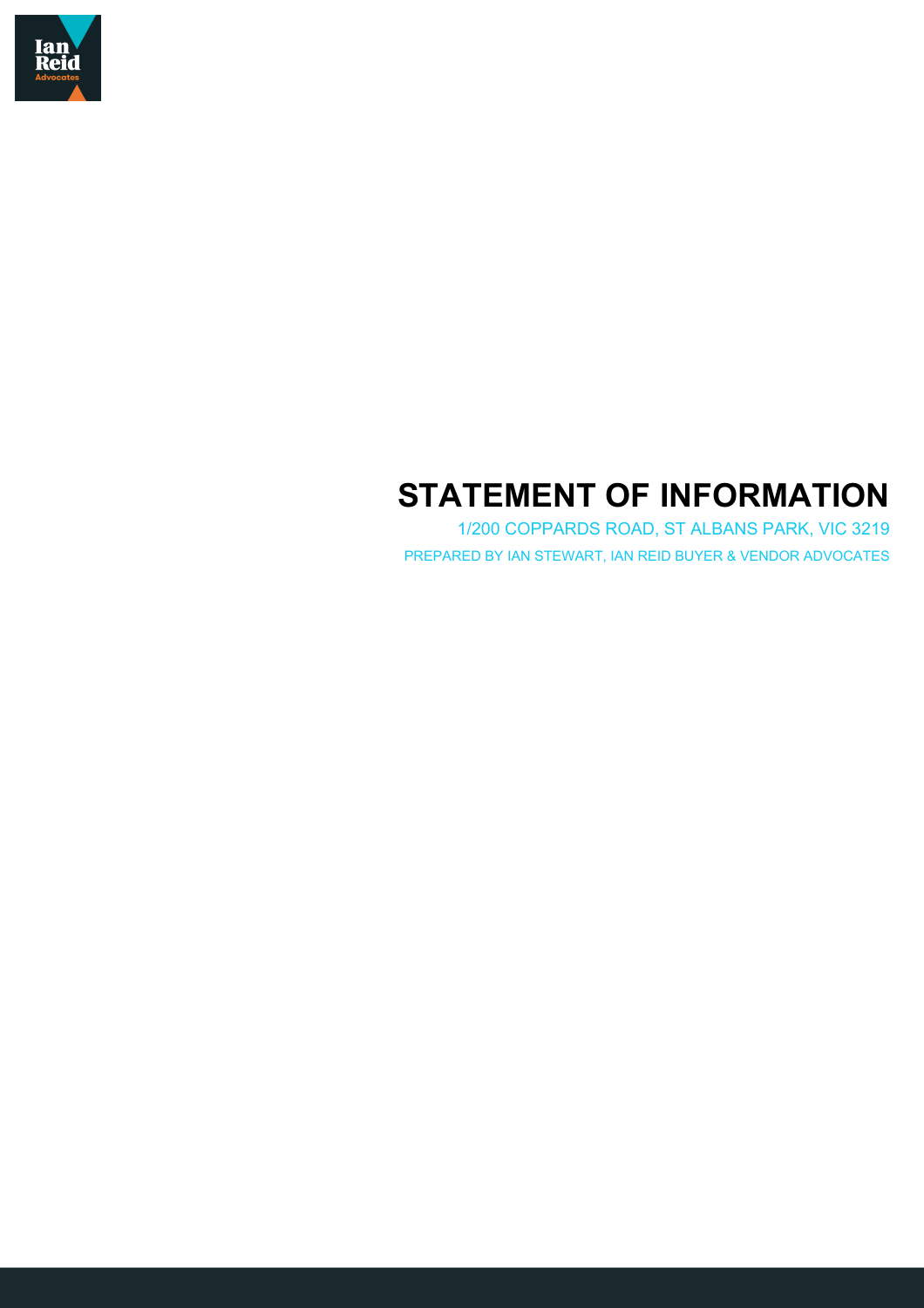

# **STATEMENT OF INFORMATION**

#### **Section 47AF of the Estate Agents Act 1980**



# 1/200 COPPARDS ROAD, ST ALBANS **4.3 4.3 4.3 4.5 4.5**

**Indicative Selling Price**

For the meaning of this price see consumer.vic.au/underquoting

**Price Range:**

**\$450,000 to \$495,000**

Provided by: Ian Stewart, Ian Reid Buyer & Vendor Advocates

# **MEDIAN SALE PRICE**



# **ST ALBANS PARK, VIC, 3219**

**Suburb Median Sale Price (Unit)**

**\$455,000**

01 January 2022 to 31 March 2022

Provided by: pricefinder

### **COMPARABLE PROPERTIES**

These are the three properties sold within five kilometres of the property for sale in the last 18 months that the estate agent or agent's representative considers to be most comparable to the property for sale.



**This report has been compiled on 18/06/2022 by Ian Reid Buyer & Vendor Advocates. Property Data Solutions Pty Ltd 2022 - www.pricefinder.com.au**

© The State of Victoria. The State of Victoria owns the copyright in the Property Sales Data and reproduction of the data in any way without the consent of the State of Victoria will constitute a breach of<br>the Copyright Ac so on the basis that the State of Victoria accepts no responsibility or liability whatsoever for any errors, faults, defects or omissions in the information supplied.